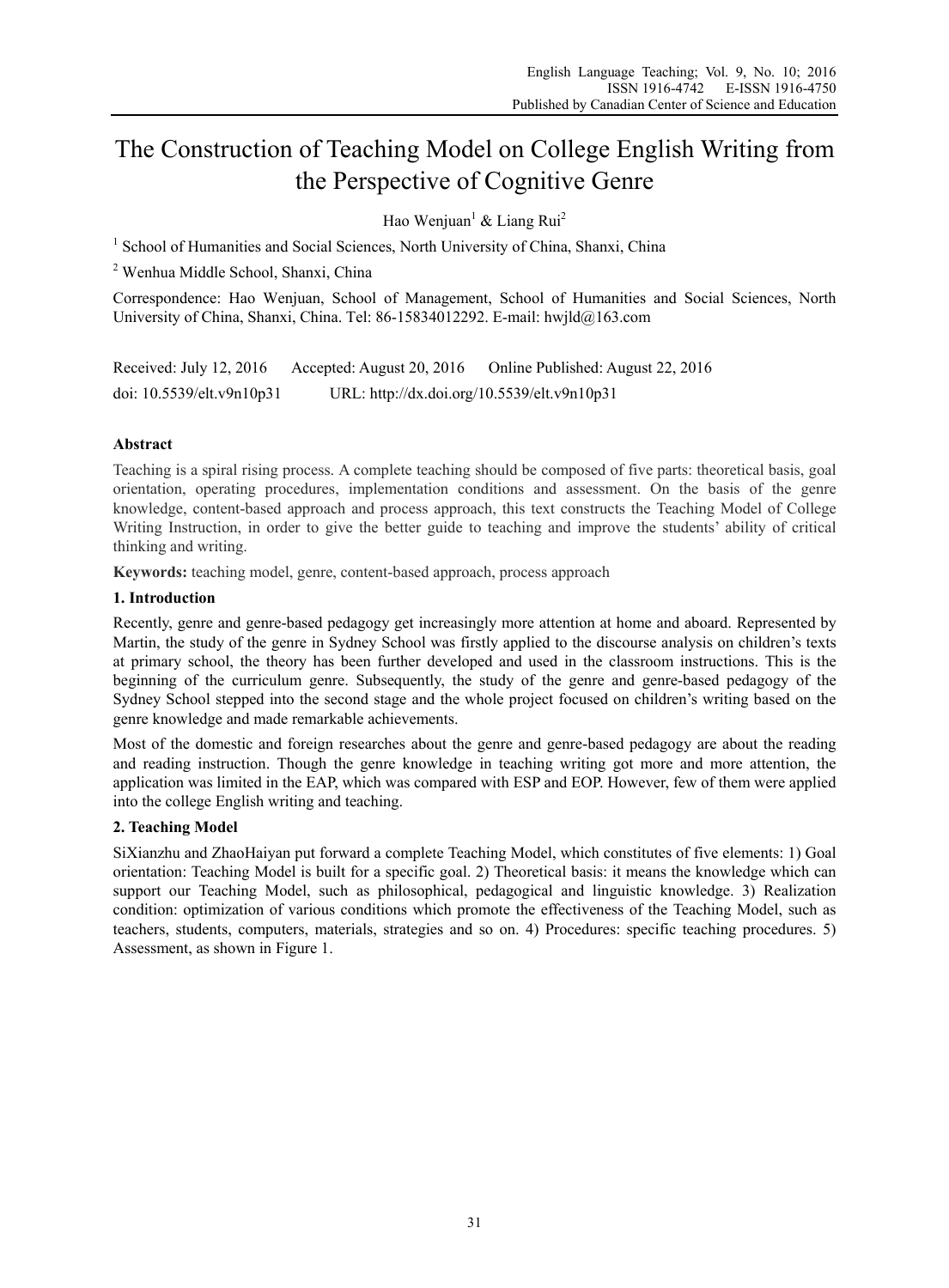

Figure 1. Relationship diagram of teaching model

The model above is consistent with the framework of teaching writing, but it doesn't show that teaching is a process. Teaching is a spiral rising process, no matter which aspect we take from. The model separates the process and ignores the whole process of teaching. So it cannot be named as Relationship Diagram. Therefore, we adjusted the diagram and considered the new diagram as a standard of our curriculum design, as shown in Figure 2.



Figure 2. New relationship diagram of teaching model

From the Figure2, we can see that a complete Teaching Model is composed of goal orientation, theoretical basis, realization conditions, procedures and assessment and it is a spiral rising process. The Teaching Model is determined by what are we doing and what achievements we want to reach, namely, goal orientation. Once the goal is settled, the theory should be chosen according to the goal and consider whether the goal based on the theory is realizable. Then corresponding methods and procedures should be applied to the implementation. Assessment, the key stage, neglected most of time, is the conclusion of the Teaching Model and the guide to the future teaching. It is the reflection of the appropriateness of Teaching Model. If we do not achieve our initial expectations, the adjustment should be done at the goal orientation stage. If results completely meet our expectations, the higher goal should be drawn up and next recheck theoretical basis, the realization conditions, procedures.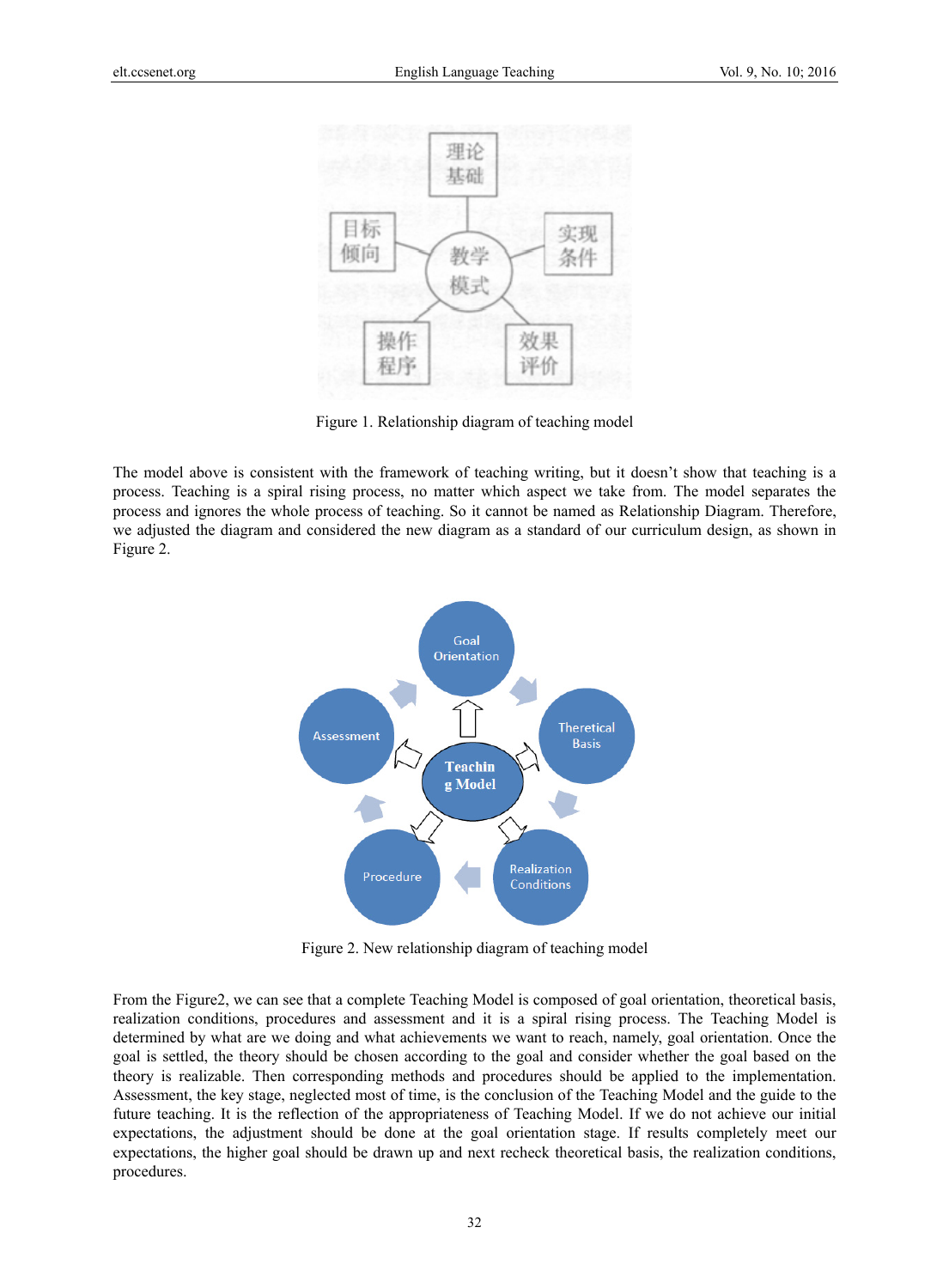# **3. Construction of Teaching Model in College Writing Class**

## *3.1 Goal Orientation*

According to the 'teaching syllabus for College English', the target of College English is to cultivate students' comprehensive ability of using English, especially the ability of listening and speaking, so that they are able to use English effectively for oral and written communication in the future work and social intercourse, and enhance their autonomous learning ability, improve their comprehensive cultural literacy, in order to meet the needs of China's economic development and international exchanges. The teaching goal of writing is that the students can complete the general writing tasks with common application style, can describe personal experiences, events, perception, emotion and so on, and they can write short passage of 120 words, which is integrated in content, appropriate in words using and coherent in discourse, according to the given topic within half an hour. The standard of writing tests and scoring are basically the same as CET.

The Teaching Model is built for the given teaching goals. Specific to the College English writing course, analyzing and categorizing the different discourses in the light of cognitive genre, trying to find an relatively independent single cognitive categories (expository, narration, argumentation and application), finding out its typical prototype and doing analysis on this prototype could improve the students' ability of critical thinking and framework competence.

## *3.2 Theoretical Basis*

## 3.2.1 Genre and Discourse Classification

Genre means "kind" or "sort". In linguistics, there are different definitions about genre.

*Language is realized in the form of concrete utterances (oral and written) by participants in the various areas of human activity. These utterances reflect the specific conditions and goals of each such area not only through their content (thematic) and linguistic style, that is, the selection of lexical, phraseological, and grammatical resources of the language, but above all through their compositional structure.( Bakhtin1986)* 

*Systemic-functional linguists employ genre as part of their project to relate language use to its social context, in particular, 'the context of culture' (Martin, 2008).* 

*J. R. Martin refers genre as 'to different types of texts that enact various types of social contexts… Genre is a staged, goal-oriented social processes…Social because we participate in genres with other people, Goal-oriented because we use genres to get things done and staged because it usually takes us a few steps to reach our goals' (Martin, 2003/2007).* 

We endorse Martin's definition here, for it focuses on function and it not only answers the question why the text might have been written or spoken, but also tells us how the goal-oriented social process is staged. It 'flags the way in which most genres take more than a single phase to unfold, the sense of frustration or incompletion that is felt when phases don't unfold as expected or planned, and the fact that genres are addresses (i.e. formulated with readers and listeners in mind), whether or not the intended audience is immediately present to respond. In these terms, as a level of context, genre represents the system of staged goal-oriented social processes through which social subjects in a given culture live their lives' (Martin, 1997).

Three schools of genre analysis should be paid attention to: ESP (the English for specific purpose), NR(The New Rhetoric) and the Sydney School. Martin is the representative of the Sydney School. Martin argues that ESP paid much attention to the content of the teaching and ignored the structure. The New Rhetoric School emphasize the discourse structure larger than the content of the text. To make up those shortcomings, the Sydney School built its own teaching method with three steps: deconstruction, joint construction, independent construction.

To improve the writing ability is to improve students' discourse competence. A discourse is a complete passage. And it is composed of two broad category of genre: social genre and cognitive genre. Social genre are similar in type to the category of text genre proposed by Pilegaard & Frandsen(1996), referring to socially recognized constructs according to which whole texts are classified in terns of their overall social purpose. Cognitive genre is used to refer to what Pilegaard and Frandsen (1996) label text type. As examples, they cite: 'narrative, expository, descriptive, argumentative or instructional text types'. For some, discourse classification is largely a social phenomenon, something directly reflected in the overall conventionally recognized purpose and conscious organization of texts: for example editorials, postcards or research texts. For others, discourse classification is a communicatively or rhetorically motivated, cognitive phenomenon, for example discourse categories such as argument, explanation, recounting, description (Ian, 2010), see Figure 3.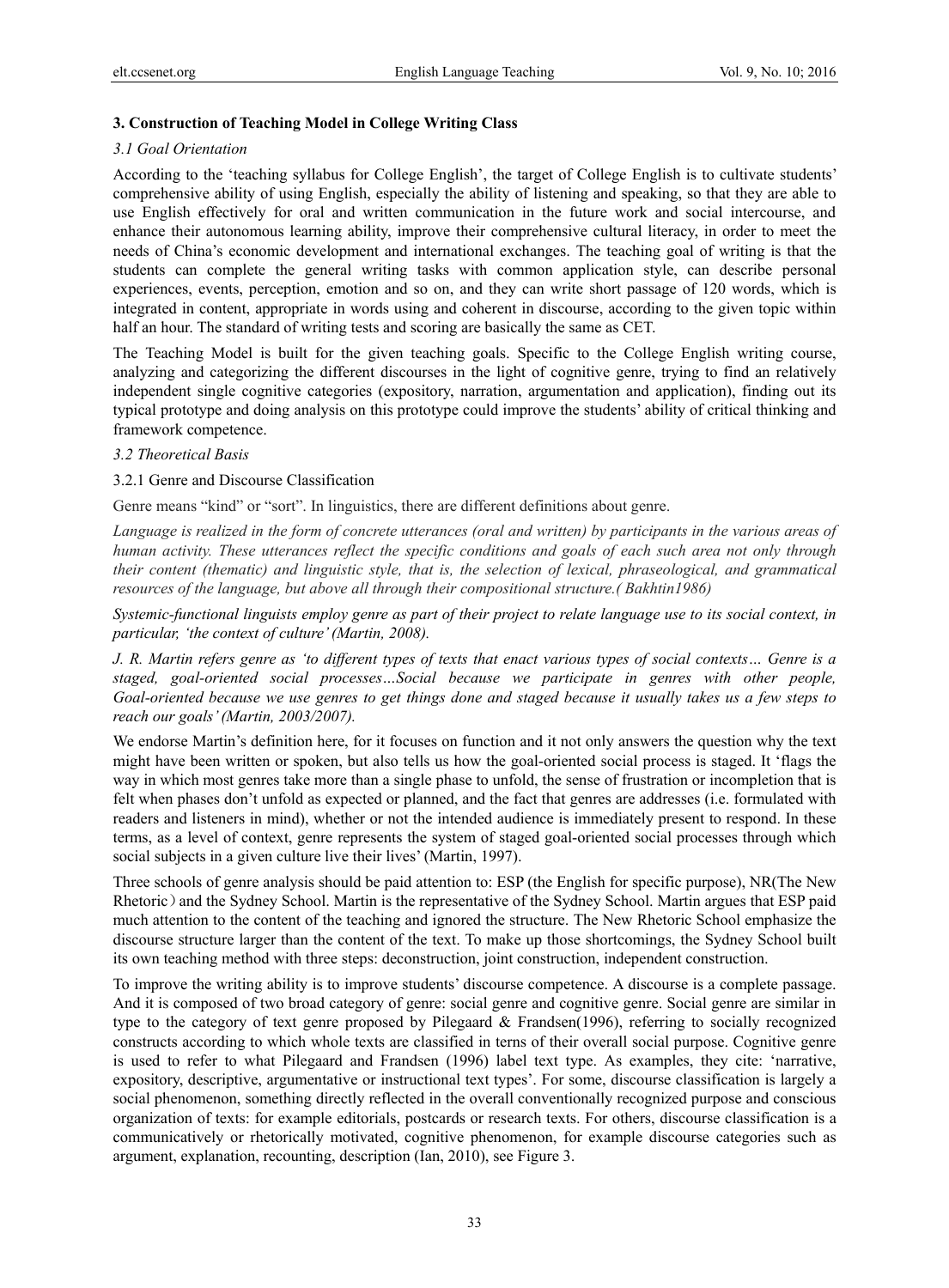| Discourse classification | social genre    | Editorials, postcards, research texts              |
|--------------------------|-----------------|----------------------------------------------------|
|                          | cognitive genre | Argumentation, explanation, narration, description |

Figure 3. Discourse classification

# 3.2.2 Cognitive Basis

Based on Wittgenstein's family resemblances, Rosch proposed prototype theory. Prototype is the typical member in a category, and with the largest family resemblance it has the most common features of the category members. Prototype is the schematic representation of category members, so prototype could be the cognitive reference. It involves the representation of cognitive categories in terms of the linguistics possibilities of a language (which will, employ the organizational and categorizing systems of that language), usually to achieve a social purpose in socially prescribed ways (Hyland, 2003).

Studies of isolated, single (cognitive) genres or meta-genres (Grabe, 2002; Grabe & Kaplan, 1996) in education contexts have shown that students process and produce cognitive genres in different ways.

It is suggested that discourse creation is a process of representation. It involves representation of cognitive categories in terms of the linguistics possibilities of a language (which will, of necessity, employ the organizational and categorizing systems of that language), usually to achieve a social purpose in socially prescribed ways (Hyland, 2003).

Language users employ transactional competence in successfully interacting in everyday situations in the real world. However, the production of extended written discourse for an audience involves a real, hypothetical or imagined third party… discourse production involves the representation of a language user's understanding of concrete features of the real world, or of abstractions. That representation may involve either speech or writing (Ian, 2010)

There is no writing task is simple output, and it is the explanation for why many researchers put reading and writing together to study. Only sufficient input will produce the output. We provide students with large amount of standard language models, namely prototypes, and deconstruct them in detail. It is helpful for students to understand the characteristics and structure of a particular genre and enhance their writing ability.

# 3. 2.3 Sociolinguistic Basis

Sydney School believes that genre is part of language and social contexts. 'genre theory is thus a theory of the borders of our social world, and our familiarity with what to expect… as far as its place in a functional model of language and social context is concerned, genre can be defined as a recurrent configuration of meanings and cultures as a system of genres. In our educational linguistics work with teachers we used a more accessible characterization, namely that of genre as a staged goal-oriented social process." (Martin, 1999). Sydney school's theory on the analysis of the genre has promoted the application of Systemic Functional Linguistics (SFL) to higher education all over the world. From the point of pedagogy, SFL is regarded as 'the most comprehensive and most powerful method' (Johns, 1995). From the perspective of teaching, SFL considered meaning and form as an inseparable whole. Ideational, interpersonal and textual descriptions are good for the meaning construction.

Communication is the purpose of writing. Many teachers and students have misperceived writing as a simple process of output without any communicating. In fact, the purpose of writing is to express authors' views, for the readers are more likely to understand and agree with their standpoints. In argumentation, the communicative purpose of writing is to persuade the others to accept the author's standpoints. More and more researchers have realized the significance of the reader's awareness in writing. Martin regards the genre as a process, it has three characteristics: staged, goal-oriented and social. Staged, because it usually takes us more than one phase of meaning to work through a genre; goal-oriented, because unfolding phases are designed to accomplish something and we feel a sense of frustration or incompleteness if we're stopped; social, because we undertake genres interactively with others (Martin, 2012).

## *3.3 Realization Condition*

Realization condition is the combination of various conditions, including teachers, learners, materials, strategies, approaches, time, etc., which promote the Teaching Model to work effectively. It not only includes the teacher's understanding of the materials, curriculum standards, students' current level and criterion of the examinations, but also includes the teacher's control of the entire teaching process.

Teacher plays a key role in the whole process of curriculum design. The understanding of the students, the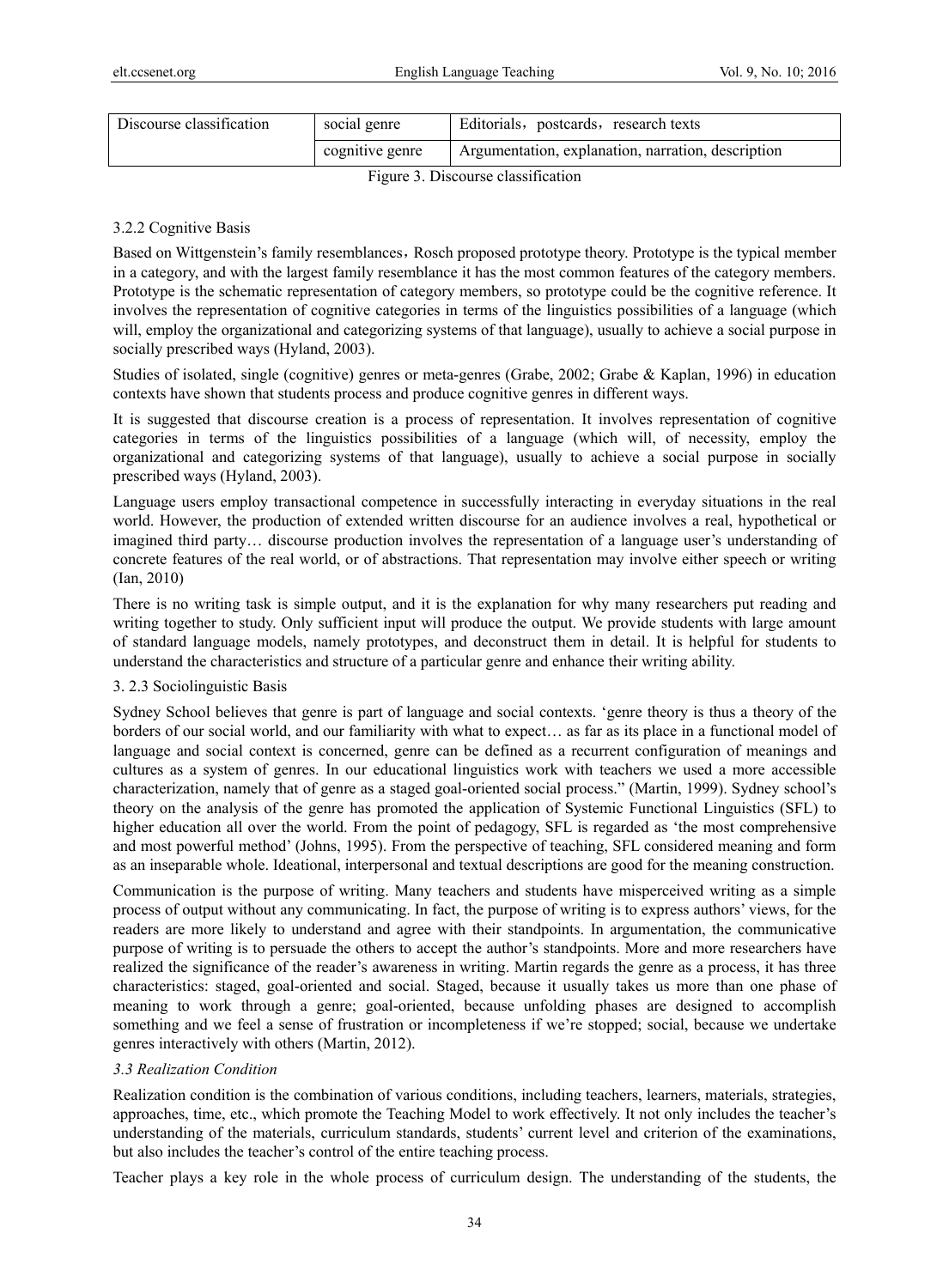knowledge of the subject, the requirements of the students and the familiarity with the multimedia and other hardware devices are the advantages of first-line teachers. Therefore, the front-line teachers participated in the whole course of the Teaching Model design, including pretest for students' current writing ability and students' needs investigation. At the same time, the university also gives the positive support to the project.

#### *3.4 Procedure*

Most of the genre-based studies adopt the content-based approach, which is widely used in teaching reading and writing. However, content-based approach put more emphasis on the content selection and analysis, ignoring the process. For writing instruction, more scholars tend to choose process approach,which emphasizes the process but the content. Nowadays, more and more scholars begin to realize that writing is a thinking process and writing ability is the reflection of critical thinking. Therefore, a combination of two methods is adopted in our writing class design. It constitutes seven stages as process approach: planning, drafting, responding, revising, editing, evaluating and post-writing, see Figure 4.



Figure 4. The combination method

# 3.4.1 Planning

The purpose of this stage is to encourage students to write, help students collect information and analyze the information critically so as to generate their own standpoints. At this stage, and teachers need to provide students with a lot of input, namely a lot of discourses, help students analyze the discourses to find the prototype of one particular genre. Then deconstruct the discourse from the point of the structural features of the genre, paragraph organization, language arrangement, the choice of the connection words and so on. This stage not only includes the genre analysis, but also includes the analysis of linguistic knowledge. The relationship between teachers and students should be interactive through the whole stage. And some approaches could be adopted, such as brainstorming group, the wh-questions and so on.

## 3.4.2 Drafting

After collecting enough information at the planning stage, the teaching process enters into the second stage, drafting. Students are required to pay more attention to the coherence and structure of the text, rather than the accuracy of grammar and vocabulary. With the help of teachers, the students should be aware of the importance of the expected readers. Although, in College English writing, most of the texts are to be handed in and the intended readers are always teachers, it is very important to help learners to realize the expected readers to improve their writing ability. To a certain extent, writing is a kind of communication, which the object is to communicate with the intended audience. The intended readers can be students' classmates, peers, family members, or pen pals, etc. According to the requirements of writing, some questions should be put forward as how to hold the reader's attention and attract readers to read on, how to raise questions and quote appropriately,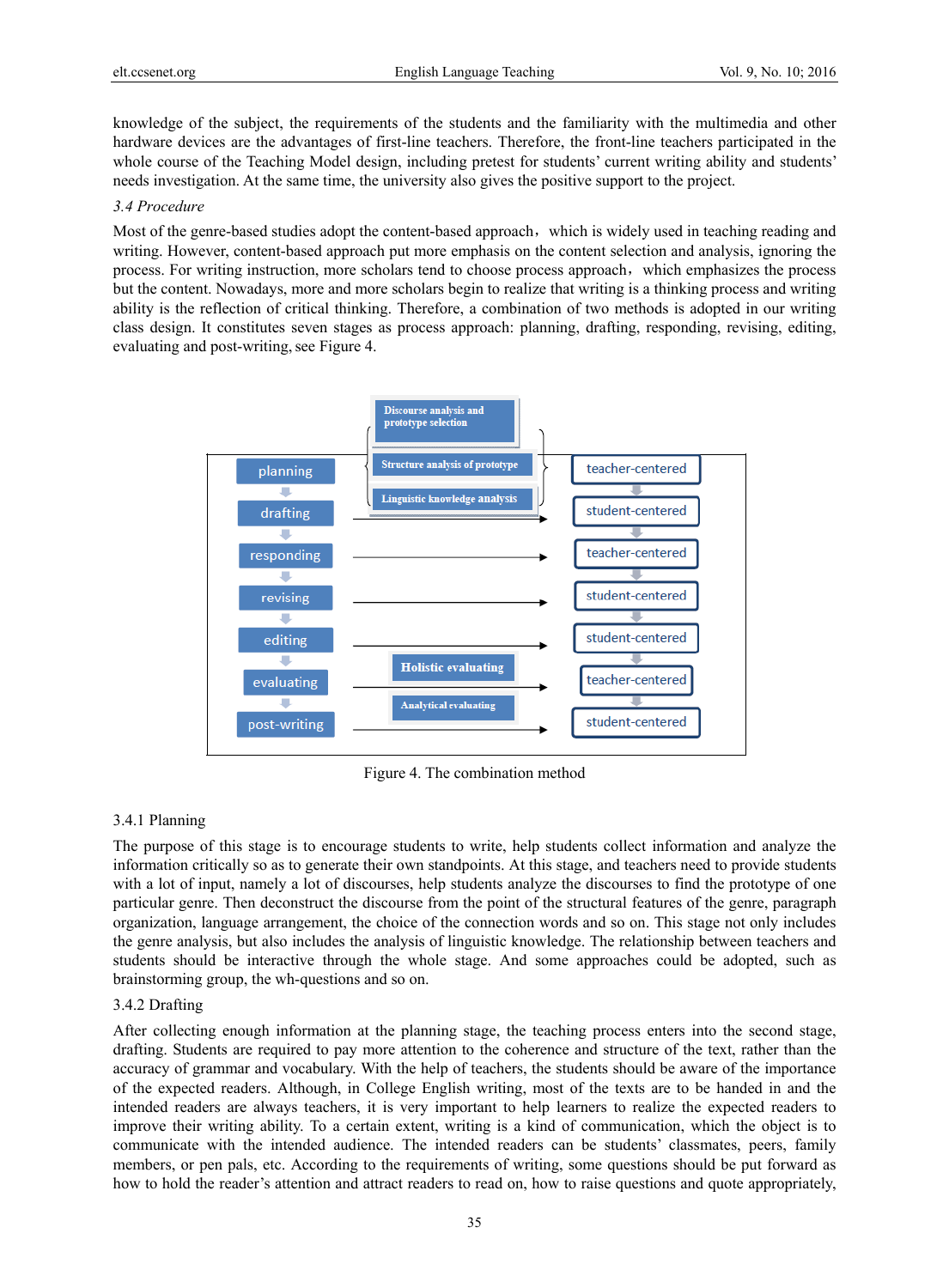how to end, etc.

3.4.3 Responding

The responding stage is particularly important in the successful implementation of process writing. Many teachers believe that the responding should be at the final stage, they mistakenly consider the responding stage as the evaluation stage, which results in the failure of teaching writing. The responding stage is the intermediate stage between drafting and revising. At this stage, the teacher should be required to make a feedback in written or oral form as soon as possible. And the responding here should be in a timely manner, and the recommendations should be based on specific points in the draft. This timely feedback can stimulate students to think critically and make appropriate adjustments.

## 3.4.4 Revising

When students revise, they review their texts on the basis of the feedback given at responding stage. They can re-analyze the prototype and their drafts, reconsider how effectively they have communicated their meanings to the reader, and how to do to make the deconstruction much clearer. At this stage, both the organization and global content of the text will be more comprehensive and clearer.

At this stage, the teacher could collect the drafts in order to avoid the recopying and ask them for rewrites. Beck (1986) suggests, 'when the students are forced to act without their original drafts, they become more familiar with their purposes and their unique messages… the writers move more ably within their topics, and their writing develops tones of confidence and authority'.

## 3.4.5 Editing

A good writer must be a good editor. Before handing in, editing is necessary. And at this stage, students are engaged in tidying up their texts as they prepared the final draft for evaluation by the teacher. It means check the correctness of grammar, words, punctuations, sentence structures, mistaken quotations, etc. It can be implemented by self-editing or mutual checking. But teachers need to give students a checklist to help students complete the process better. See Figure 5.

- ♦ Whether the spelling is correct
- ♦ Whether the tense is correct
- ♦ Whether the verb tense is correct
- ♦ Whether the use of prepositions and conjunctions is appropriate.
- ❖ Whether the vocabulary choose is appropriate for this genre
- ❖ adjectives and adverbs is appropriate or not
- ❖ whether the clause is correct
- ❖ whether the sentence is complete

Figure 5. The checklist to help students complete the process better

## 3.4.6 Evaluating

The evaluating stage is teacher-based. Evaluation should be divided into the holistic evaluation and analytical evaluation. The holistic evaluation is a macro evaluation, such as: the overall interpretation, the reader's awareness, the relevance of the viewpoint, ideas and structures, etc. analytical evaluation is evaluation in details of the writing ability. Analytical evaluation helps learners to recognize their own deficiencies, and pay more attention to these problems and correct them consciously in the future writing.

## 3.4.7 Post-writing

Post-writing provides learners with a new understanding of their texts, and it makes them be more clearly aware of their shortcomings in writing, which becomes the motivation of learners to further writing. At this Stage, the students will contrast with prototypes again, recheck their texts and rewrite as soon as they got the feedback from teachers. It is the process of self-improvement. The process of rewriting can guarantee the circulation of the whole teaching process, improve the students' ability to think critically, thus ensure the continuous improvement of students' writing ability.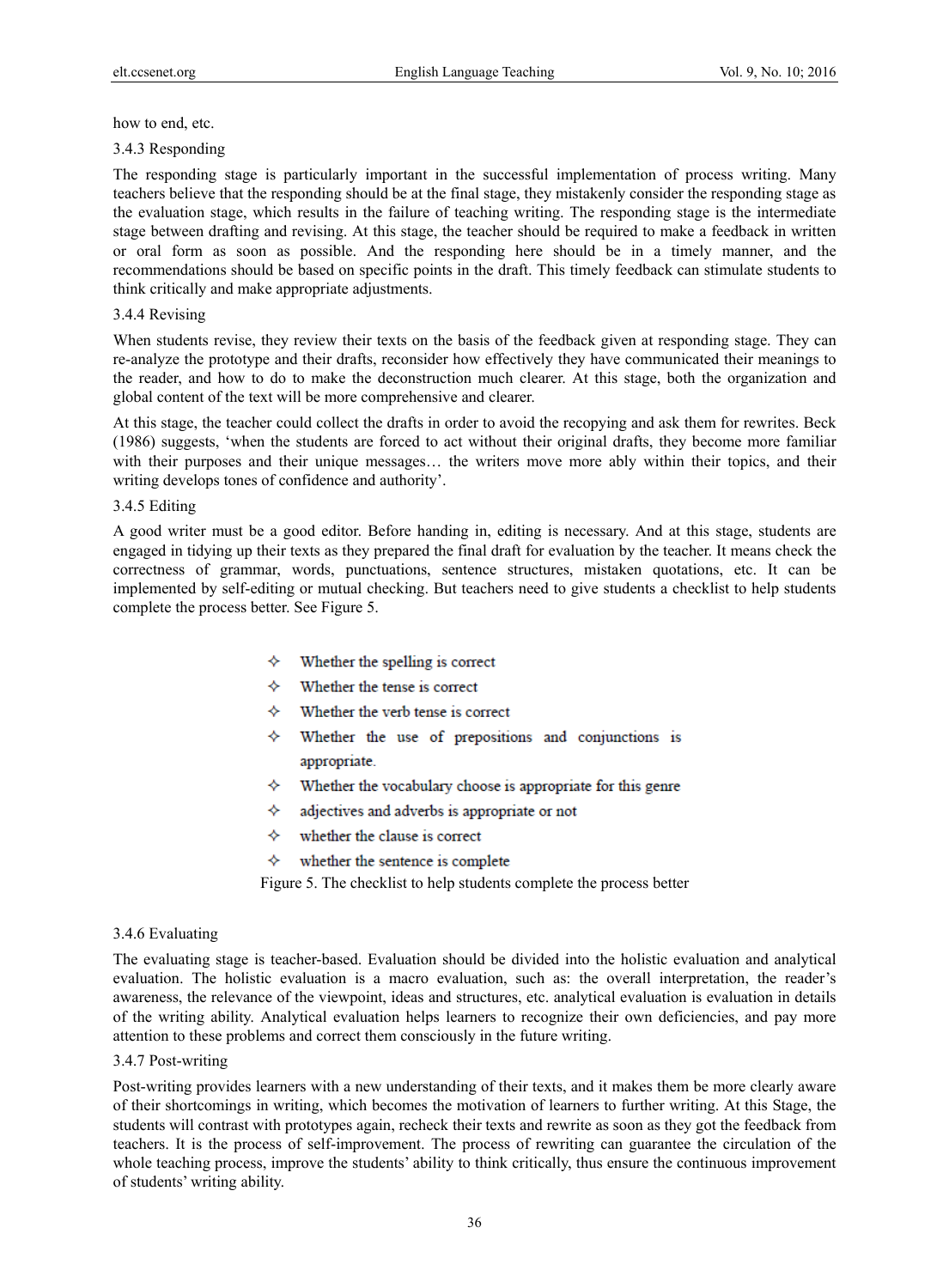#### *3.5 Curriculum Evaluation*

Teaching is a spiral rising process. A reasonable course assessment will play a positive role in promoting the curriculum, on the contrary, inaccurate assessment is one of the main reasons for the failure of the course. Curriculum evaluation should include two aspects: summative assessment and formative assessment. The summative assessment emphasizes the final outcome of the teaching, but formative assessment is more focused on the development and change process of teaching. An effective evaluation system should include both the process and the results. Formative assessment in the teaching process can be realized by different approaches, such as quits, observations, interviews, etc. It is helpful for teachers to find problems in time and make adjustment to the teaching materials, methods, strategies and so on, and making the teaching process to carry out smoothly. Summative evaluation is the final evaluation of the course. It is helpful for teachers and related organizations to understand the completion of the objectives of the course and make the right decisions.

## **4. Conclusion**

The teaching of college English writing is not only a cyclical process, but also a rising process. In each cycle, there should be improvement in students' ability of critical thinking, discourse competence, linguistic capability and communicative competence. With SiXianzhu and ZhaoHaiyan's Teaching Model as a template and the genre knowledge as theory basis, the paper puts forward its own Teaching Model for English writing class. It is hoped that the model can play a guiding role in the class of college English writing and the curriculum design of writing class. In future, based on the further classification of the genre from the social and cognitive perspective, this Teaching Model could be applied into the curriculum design of ESP and EAP. It has become the future direction of the study, and laid a foundation for the ESP and EAP Writing Curriculum design.

#### **Acknowledgements**

Foundation item: The Projects of Philosophy and Social Sciences of North University of China.

#### **References**

- 司显柱,赵海燕. (2013). 建构主义教学模式视阈中的大学英语课程设计. 外语电化教学 (In Chinese).
- Bakhtin, M. M. (1986). The problem of speech genres. In M. M. Bakhtin (Ed.), *Speech Genres and Other Late Essays* (pp. 60-102). Translated by V. MCGee. Austin: University of Texas Press.
- Beck, T. (1986). Two activities that encourage real revision. *Practical ideas for teaching writing as a process*. Sacramento: California State Department of Education.
- Fillmore, C. J. (1985). Linguistics as a tool for discourse analysis. In T. A. Van Dijk (Ed.), *Handbook of Discourse Analysi* (Vol. 1, pp. 11-39). London: Academic Press.
- Grabe, W. (2002). Narratie and expository macro-genres. In A. Johns (Ed.), *Genre in the Classroom: Multiple Perspectives* (pp. 249-67). Mahwah, NJ: Erlbaum.
- Grabe, W., & Kaplan, R. B. (1996). *Theory and Practice of Writing: An Applied Linguistic Perspective*. New York: Longman.
- Hyland, K. (2003). Discourse analysis in second language research. *Journal of Second Language Writing, 12*, 166. http://dx.doi.org/10.1017/CBO9780511667251
- Ian, B. (2010). *Academic writing and genre: a systematic analysis*. London: Continuum International Publishing Group.
- Jack, C. R., & Willy, A. R. (2002). *Methodology in Language Teaching: An Anthology of Current Practice*. London: Cambridge University Press.
- Johns, A. M. (1995). Genre and pedagogical purpose. *Journal of Second Language Writing, 4*(2), 181-190. http://dx.doi.org/10.1016/1060-3743(95)90006-3
- Martin, J. R. (1997). Analysing genre: functional parameters. In F. Christie, & J. Martin (Eds.), *Genre and Institutions: Social Processes in the Workplace and School* (pp. 3-39). London: Cassell.
- Martin, J. R. (2003). Grammar for explanation. In J. R. Martin, & R. Wodak (Eds.), *Re/Reading the Past: Critical and Functional Perspectives on Discourse of History* (pp. 19-57). Amsterdam: Benjamins. http://dx.doi.org/10.1075/dapsac.8.03mar
- Martin, J. R. (2007). Construing knowledge: a functional linguistic perspective. In F. Christie, & J. R. Martin (Eds.), *Language, Knowledge and Pedagogy: Functional linguistic and Socialogical Perspectives* (pp. 34-66). London: Casswll. http://dx.doi.org/10.1215/0961754X-2007-027